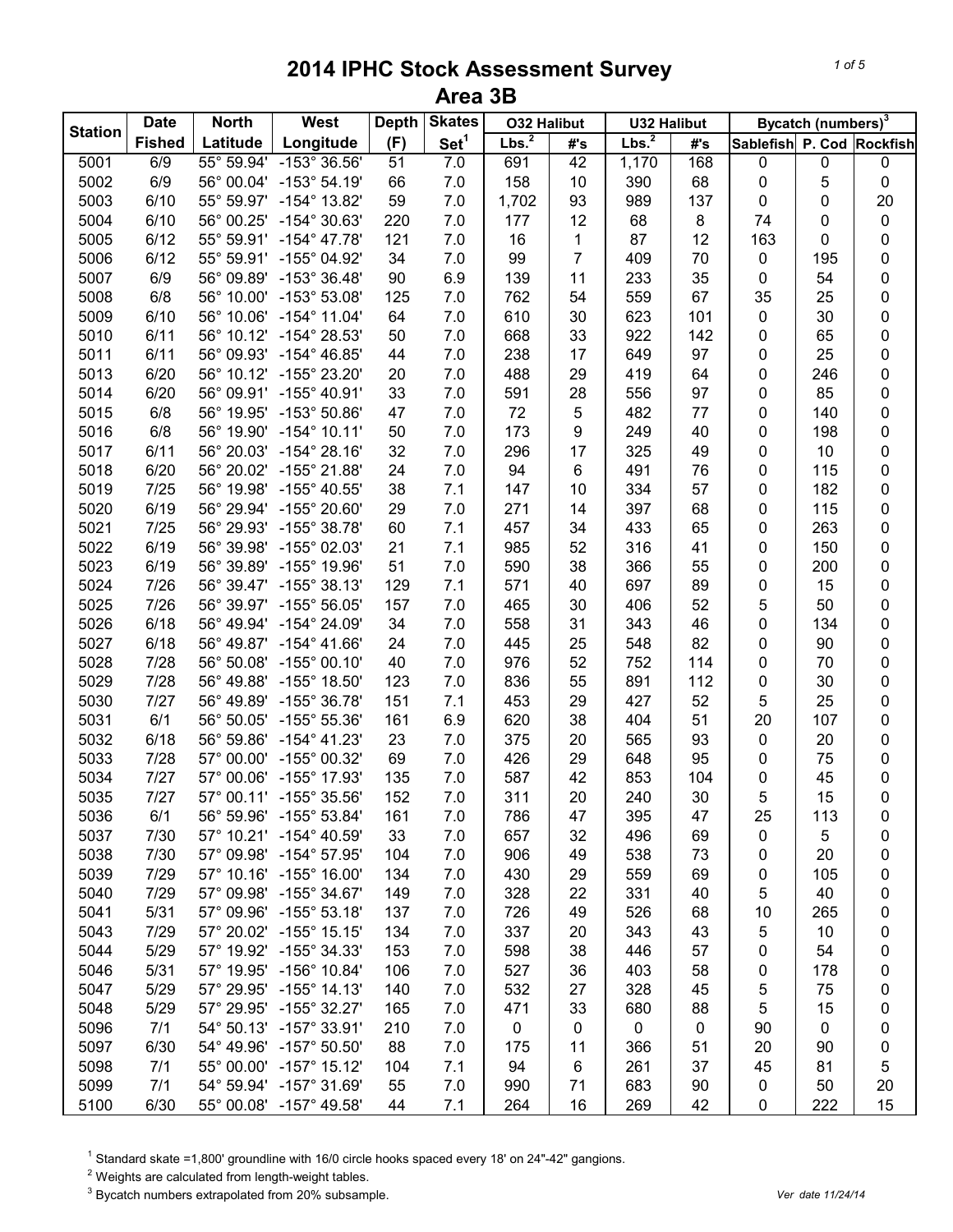| <b>Station</b> | <b>Date</b>   | <b>North</b>        | West                    | <b>Depth</b> | <b>Skates</b>    | <b>O32 Halibut</b> |                | <b>U32 Halibut</b> |     |                           | Bycatch (numbers) <sup>3</sup> |             |
|----------------|---------------|---------------------|-------------------------|--------------|------------------|--------------------|----------------|--------------------|-----|---------------------------|--------------------------------|-------------|
|                | <b>Fished</b> | Latitude            | Longitude               | (F)          | Set <sup>1</sup> | Lbs. <sup>2</sup>  | #'s            | Lbs. <sup>2</sup>  | #'s | Sablefish P. Cod Rockfish |                                |             |
| 5101           | 6/30          | $55^{\circ}$ 00.07' | $-158^{\circ}$ 06.42'   | 64           | 7.0              | 43                 | $\overline{3}$ | 237                | 43  | $\pmb{0}$                 | 16                             | $\pmb{0}$   |
| 5102           | 7/4           | 55° 09.99'          | -156° 21.99'            | 280          | 7.1              | 0                  | 0              | 0                  | 0   | 51                        | $\pmb{0}$                      | 15          |
| 5103           | 7/3           | 55° 10.29'          | -156° 39.30'            | 276          | 7.0              | 0                  | 0              | 0                  | 0   | 45                        | 0                              | 15          |
| 5104           | 7/3           | 55° 09.89'          | -156° 56.52'            | 87           | $7.0$            | 202                | 15             | 645                | 89  | 5                         | 145                            | 5           |
| 5105           | 7/2           | 55° 09.91'          | $-157^{\circ}$ 13.73'   | 61           | 7.0              | 337                | 21             | 712                | 111 | 0                         | 70                             | 0           |
| 5106           | 7/2           | 55° 09.98'          | $-157^{\circ}$ 31.77'   | 46           | 7.0              | 414                | 24             | 484                | 72  | 0                         | 110                            | 0           |
| 5107           | 6/29          | 55° 10.07'          | $-157^{\circ}$ 49.02'   | 42           | 7.0              | 586                | 30             | 682                | 126 | $\pmb{0}$                 | 50                             | 0           |
| 5108           | 6/29          | 55° 09.93'          | $-158^{\circ}$ 06.79'   | 54           | 7.0              | 484                | 32             | 524                | 89  | $\pmb{0}$                 | 130                            | $\pmb{0}$   |
| 5109           | 6/23          | 55° 19.99'          | -156° 37.37'            | 70           | 7.0              | 425                | 30             | 977                | 150 | $\pmb{0}$                 | 178                            | 5           |
| 5110           | 7/3           | 55° 20.06'          | -156° 55.92'            | 50           | 7.0              | 490                | 25             | 402                | 71  | 0                         | 104                            | 0           |
| 5111           | 7/2           | 55° 20.06'          | $-157^{\circ}$ 14.29'   | 48           | 7.0              | 241                | 13             | 222                | 35  | 0                         | 115                            | 0           |
| 5112           | 7/8           | 55° 19.95'          | $-157^{\circ}$ 30.97'   | 46           | 7.0              | 272                | 16             | 240                | 46  | 0                         | 220                            | 0           |
| 5113           | 7/8           | 55° 19.96'          | $-157^{\circ}$ 48.62'   | 43           | 7.0              | 102                | 5              | 221                | 46  | 0                         | 215                            | 0           |
| 5114           | 6/29          | 55° 19.90'          | $-158^{\circ}$ 06.39'   | 59           | 7.0              | 266                | 17             | 281                | 48  | 0                         | 40                             | 0           |
| 5115           | 6/28          | 55° 20.09'          | -158° 24.05'            | 79           | 7.0              | 46                 | 3              | 220                | 30  | 0                         | 35                             | 0           |
| 5116           | 6/23          | 55° 29.98'          | -156° 37.68'            | 99           | 7.1              | 323                | 21             | 389                | 55  | 15                        | 106                            | 15          |
| 5117           | 7/5           | 55° 30.06'          | $-156^{\circ} 54.81'$   | 48           | 7.0              | 679                | 37             | 765                | 114 | 0                         | 135                            | 5           |
| 5118           | 7/5           | 55° 30.07'          | $-157^{\circ}$ 12.52'   | 47           | 7.0              | 314                | 18             | 739                | 121 | 0                         | 45                             | 0           |
| 5119           | 7/8           | 55° 30.07'          | $-157^{\circ}$ 31.37'   | 50           | 7.0              | 250                | 14             | 326                | 58  | 0                         | 180                            | 0           |
| 5120           | 7/16          | 55° 30.30'          | $-157^{\circ}$ 48.12'   | 52           | 7.1              | 261                | 17             | 543                | 94  | 0                         | 106                            | 0           |
| 5121           | 6/28          | 55° 29.88'          | -158° 05.94'            | 70           | $7.0$            | 275                | 19             | 653                | 100 | 0                         | 50                             | 0           |
| 5122           | 6/28          | 55° 30.04'          | $-158^{\circ}$ 23.71'   | 79           | 7.1              | 43                 | 3              | 101                | 14  | $\pmb{0}$                 | 56                             | 0           |
| 5123           | 7/5           | 55° 39.95'          | $-156^{\circ} 55.15'$   | 48           | 7.0              | 124                | 9              | 438                | 72  | $\pmb{0}$                 | 225                            | $\pmb{0}$   |
| 5124           | 7/9           | 55° 40.00'          | $-157^{\circ}$ 13.02'   | 45           | 7.0              | 301                | 16             | 320                | 63  | $\pmb{0}$                 | 125                            | $\pmb{0}$   |
| 5125           | 7/9           | 55° 40.05'          | -157° 29.83'            | 53           | $7.0$            | 245                | 15             | 276                | 49  | $\pmb{0}$                 | 79                             | $\pmb{0}$   |
| 5126           | 7/16          | 55° 40.06'          | $-157^{\circ}$ 48.04'   | 73           | 7.0              | 290                | 20             | 412                | 57  | 0                         | 75                             | 0           |
| 5127           | 7/16          | 55° 40.09'          | $-158^{\circ}$ 05.97'   | 70           | 7.0              | 250                | 17             | 203                | 28  | 0                         | 60                             | 0           |
| 5128           | 6/27          | 55° 39.97'          | -158° 23.43'            | 71           | 7.0              | 174                | 13             | 458                | 61  | 0                         | 75                             | 0           |
| 5129           | 6/27          | 55° 40.01'          | $-158^{\circ}$ 41.24'   | 47           | 7.0              | 171                | 9              | 558                | 107 | 0                         | 100                            | 0           |
| 5130           | 7/9           | 55° 50.02'          | $-157^{\circ}$ 12.80'   | 54           | 7.0              | 133                | 10             | 502                | 81  | 0                         | 205                            | 0           |
| 5131           | 7/15          | 55° 50.00'          | $-157^{\circ}$ 30.24'   | 54           | 7.0              | 296                | 17             | 522                | 89  | 0                         | 145                            | 0           |
| 5132           | 7/19          | 55° 49.98'          | $-157^{\circ}$ 48.28'   | 66           | 7.0              | 226                | 17             | 419                | 65  | 0                         | 70                             | 0           |
| 5133           | 7/19          |                     | 55° 50.07' -158° 05.12' | 43           | 7.0              | 469                | 27             | 490                | 80  | 0                         | 210                            | 0           |
| 5134           | 6/27          |                     | 55° 50.10' -158° 22.91' | 60           | 7.0              | 599                | 34             | 450                | 77  | 0                         | 115                            | 0           |
| 5135           | 7/15          | 56° 00.09'          | $-157^{\circ}$ 28.73'   | 65           | 7.0              | 169                | 10             | 187                | 24  | 0                         | 15                             | 0           |
| 5136           | 7/15          |                     | 55° 59.95' -157° 46.51' | 64           | 7.0              | 259                | 17             | 363                | 57  | 0                         | 35                             | 0           |
| 5137           | 7/19          |                     | 56° 00.20' -158° 04.96' | 46           | 7.1              | 98                 | $\overline{7}$ | 282                | 41  | 0                         | 116                            | 0           |
| 5138           | 7/20          |                     | 56° 10.02' -157° 46.94' | 85           | 7.0              | 1,345              | 71             | 411                | 53  | 0                         | 160                            | 0           |
| 5139           | 7/20          |                     | 56° 10.05' -158° 05.09' | 37           | 7.0              | 302                | 15             | 140                | 19  | 0                         | 205                            | 0           |
| 5140           | 7/20          |                     | 56° 19.96' -158° 04.13' | 38           | 7.0              | 513                | 26             | 240                | 30  | $\pmb{0}$                 | 30                             | 0           |
| 5141           | 6/7           |                     | 54° 30.07' -158° 59.98' | 153          | 7.0              | 221                | 17             | 409                | 54  | 95                        | 20                             | 5           |
| 5142           | 6/6           |                     | 54° 29.98' -159° 17.06' | 81           | 7.0              | 231                | 18             | 756                | 114 | $\pmb{0}$                 | 100                            | 0           |
| 5143           | 6/6           |                     | 54° 30.02' -159° 34.10' | 61           | 7.0              | 915                | 56             | 807                | 107 |                           | 145                            | 15          |
|                |               | 54° 30.00'          | $-159^{\circ}$ 51.20'   |              |                  |                    |                |                    |     | 0                         |                                |             |
| 5144           | 6/5           |                     |                         | 65           | 7.0              | 50                 | 4              | 243                | 40  | 0                         | 0                              | 0           |
| 5145           | 6/5           | 54° 29.98'          | $-160^{\circ}$ 09.01'   | 66           | 7.0              | 302                | 22             | 474                | 72  | 0                         | 10                             | $\mathbf 0$ |
| 5146           | 6/10          | 54° 39.99'          | $-158^{\circ}$ 25.05'   | 111          | 7.0              | 593                | 42             | 538                | 67  | 125                       | 30                             | 5           |
| 5147           | 6/10          |                     | 54° 40.02' -158° 42.08' | 56           | 7.0              | 784                | 54             | 595                | 82  | 0                         | 140                            | 0           |
| 5148           | 6/7           |                     | 54° 39.84' -159° 00.02' | 49           | 7.0              | 556                | 34             | 747                | 105 | 0                         | 79                             | 5           |
| 5149           | 6/7           |                     | 54° 39.97' -159° 17.09' | 40           | 7.0              | 363                | 21             | 435                | 66  | 0                         | 150                            | 0           |
| 5150           | 6/6           |                     | 54° 40.01' -159° 34.02' | 35           | 7.0              | 474                | 23             | 339                | 50  | $\pmb{0}$                 | 140                            | 5           |

<sup>1</sup> Standard skate =1,800' groundline with 16/0 circle hooks spaced every 18' on 24"-42" gangions.

Weights are calculated from length-weight tables.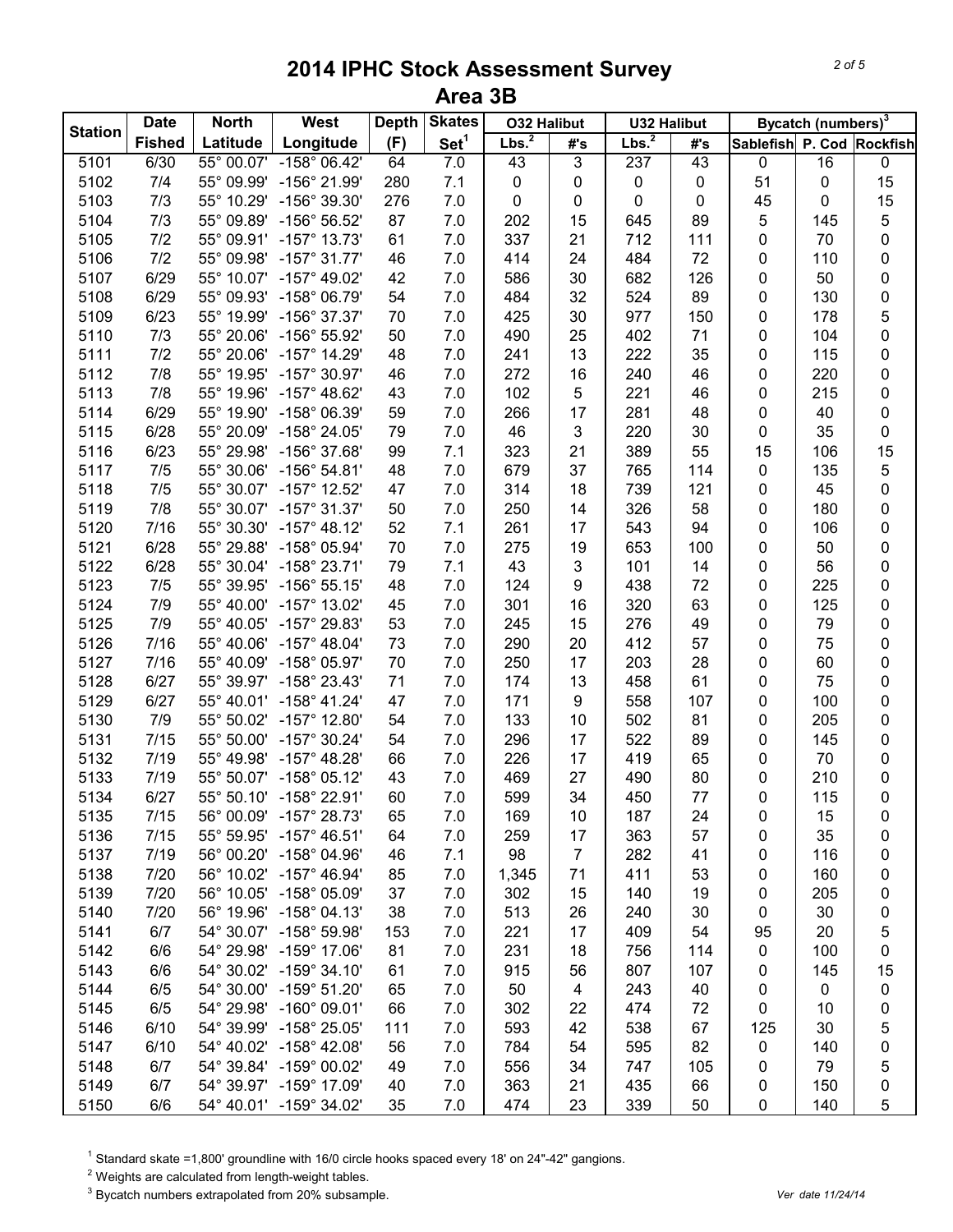| <b>Station</b> | <b>Date</b>   | <b>North</b> | West                    | <b>Depth</b> | <b>Skates</b>    | <b>O32 Halibut</b> |                | <b>U32 Halibut</b> |     |                           | Bycatch (numbers) <sup>3</sup> |           |
|----------------|---------------|--------------|-------------------------|--------------|------------------|--------------------|----------------|--------------------|-----|---------------------------|--------------------------------|-----------|
|                | <b>Fished</b> | Latitude     | Longitude               | (F)          | Set <sup>1</sup> | Lbs. <sup>2</sup>  | #'s            | Lbs. <sup>2</sup>  | #'s | Sablefish P. Cod Rockfish |                                |           |
| 5151           | 6/5           | 54° 39.98'   | $-159^{\circ} 51.88'$   | 42           | 7.0              | 778                | 28             | 402                | 55  | 0                         | 110                            | 0         |
| 5152           | 6/4           | 54° 40.02'   | $-160^{\circ}$ 08.88'   | 49           | 7.0              | 422                | 29             | 1,016              | 152 | $\pmb{0}$                 | 25                             | 0         |
| 5153           | 6/15          | 54° 49.98'   | $-158^{\circ}$ 07.14'   | 60           | 7.0              | 407                | 25             | 803                | 119 | 0                         | 100                            | 0         |
| 5154           | 6/15          | 54° 50.05'   | -158° 25.05'            | 106          | 7.0              | 781                | 50             | 218                | 31  | 110                       | $\mathbf 0$                    | 10        |
| 5155           | 6/10          | 54° 50.03'   | $-158^{\circ}$ 42.20'   | 54           | $7.0$            | 714                | 38             | 667                | 106 | 5                         | 155                            | 0         |
| 5156           | 6/11          | 54° 50.02'   | $-159^{\circ}$ 00.08'   | 39           | 7.0              | 103                | 8              | 205                | 41  | $\pmb{0}$                 | 200                            | 0         |
| 5157           | 6/4           | 54° 49.98'   | $-159^{\circ}$ 52.11'   | 30           | $7.0$            | 190                | 9              | 155                | 22  | $\pmb{0}$                 | 165                            | 0         |
| 5158           | 6/4           | 54° 49.98'   | $-160^{\circ}$ 09.02'   | 38           | 7.0              | 100                | 6              | 353                | 52  | $\pmb{0}$                 | 140                            | $\pmb{0}$ |
| 5159           | 6/3           | 54° 49.98'   | $-160^{\circ}$ 26.24'   | 46           | 7.0              | 210                | 14             | 245                | 37  | $\pmb{0}$                 | 240                            | $\pmb{0}$ |
| 5160           | 6/15          | 55° 00.00'   | $-158^{\circ} 25.01'$   | 111          | 7.0              | 603                | 42             | 200                | 26  | 130                       | $\pmb{0}$                      | 10        |
| 5161           | 6/12          | 54° 59.91'   | $-158^{\circ}$ 41.98'   | 69           | 7.0              | 527                | 35             | 451                | 67  | $\pmb{0}$                 | 175                            | 10        |
| 5162           | 6/11          | 55° 00.03'   | $-159^{\circ}$ 00.00'   | 46           | 7.0              | 149                | 9              | 389                | 63  | $\pmb{0}$                 | 130                            | 0         |
| 5163           | 6/11          | 54° 59.52'   | $-159^{\circ}$ 16.73'   | 22           | 7.0              | 738                | 23             | 85                 | 13  | $\pmb{0}$                 | 135                            | 0         |
| 5164           | 6/3           | 55° 00.00'   | $-160^{\circ}$ 26.88'   | 60           | 7.0              | 178                | 11             | 390                | 61  | 0                         | 160                            | 0         |
| 5165           | 6/3           | 55° 00.01'   | $-160^{\circ}$ 43.91'   | 50           | 7.0              | 425                | 19             | 516                | 81  | 0                         | 25                             | 0         |
| 5166           | 6/12          | 55° 09.98'   | $-158^{\circ}$ 24.02'   | 99           | 7.0              | 292                | 21             | 227                | 32  | $\pmb{0}$                 | $\pmb{0}$                      | 0         |
| 5167           | 6/12          | 55° 09.88'   | $-158^{\circ}$ 41.98'   | 110          | 7.0              | 486                | 28             | 197                | 24  | 30                        | 70                             | 5         |
| 5168           | 6/14          | 55° 09.98'   | $-158^{\circ}59.05'$    | 75           | $7.0$            | 735                | 50             | 582                | 83  | $\pmb{0}$                 | 119                            | 0         |
| 5169           | 6/13          | 55° 10.02'   | $-159^{\circ}$ 17.00'   | 39           | $7.0$            | 325                | 14             | 405                | 61  | 0                         | 145                            | 0         |
| 5170           | 6/14          | 55° 20.02'   | $-158^{\circ}$ 41.92'   | 101          | 7.0              | 598                | 36             | 142                | 20  | 0                         | 30                             | 0         |
| 5171           | 6/14          | 55° 20.02'   | $-158^{\circ} 59.01'$   | 101          | 7.0              | 1,700              | 86             | 213                | 25  | 5                         | 15                             | 0         |
| 5172           | 6/14          | 55° 20.01'   | $-159^{\circ}$ 16.86'   | 97           | $7.0\,$          | 1,170              | 56             | 291                | 36  | 0                         | 40                             | 0         |
| 5173           | 6/13          | 55° 20.02'   | $-159^{\circ}$ 33.98'   | 76           | $7.0\,$          | 567                | 38             | 672                | 85  | $\pmb{0}$                 | 95                             | 0         |
| 5174           | 6/13          | 55° 20.00'   | $-159^{\circ}$ 51.66'   | 45           | $7.0$            | 131                | $\overline{7}$ | 373                | 56  | $\pmb{0}$                 | 175                            | 0         |
| 5175           | 6/19          | 55° 29.98'   | $-158^{\circ}$ 40.94'   | 89           | 7.0              | 438                | 20             | 100                | 13  | $\pmb{0}$                 | 10                             | 0         |
| 5176           | 6/19          | 55° 30.00'   | -158° 58.90'            | 59           | 7.0              | 258                | 18             | 780                | 120 | $\pmb{0}$                 | 10                             | 0         |
| 5177           | 6/19          | 55° 30.01'   | -159° 16.99'            | 67           | 7.0              | 264                | 18             | 546                | 75  | $\pmb{0}$                 | 45                             | 0         |
| 5178           | 6/20          | 55° 29.93'   | -159° 33.99'            | 91           | 7.0              | 472                | 30             | 508                | 66  | $\pmb{0}$                 | 114                            | 0         |
| 5179           | 6/20          | 55° 29.93'   | $-159^{\circ}$ 51.98'   | 92           | 7.0              | 970                | 57             | 542                | 72  | $\pmb{0}$                 | 45                             | 0         |
| 5181           | 6/19          | 55° 40.00'   | $-159^{\circ}$ 00.00'   | 82           | 7.0              | 466                | 28             | 491                | 65  | 0                         | 20                             | 0         |
| 5182           | 6/18          | 55° 40.00'   | $-159^{\circ}$ 16.96'   | 55           | 7.0              | 440                | 24             | 466                | 69  | 0                         | 75                             | 0         |
| 5183           | 6/20          | 55° 39.98'   | $-159^{\circ}$ 51.92'   | 71           | $7.0$            | 386                | 19             | 281                | 35  | 0                         | 75                             | 0         |
| 5184           | 6/18          | 55° 49.98'   | $-158^{\circ}59.12'$    | 68           | 7.0              | 490                | 27             | 428                | 58  | 0                         | 235                            | 0         |
| 5185           | 6/18          |              | 55° 50.00' -159° 17.02' | 33           | 7.0              | 106                | 8              | 274                | 43  | 0                         | 150                            | 0         |
| 5186           | 7/16          | 54° 00.00'   | $-163^\circ$ 14.86'     | 48           | 7.0              | 268                | 19             | 389                | 61  | 0                         | 195                            | 5         |
| 5187           | 7/16          | 54° 00.01'   | $-163^{\circ}$ 31.64'   | 58           | 7.0              | 25                 | 1              | 196                | 36  | 0                         | 255                            | 0         |
| 5188           | 7/16          | 54° 00.00'   | $-163^{\circ}$ 48.84'   | 52           | 7.0              | 141                | 9              | 198                | 34  | 0                         | 190                            | 0         |
| 5189           | 7/19          |              | 54° 10.00' -161° 33.99' | 76           | 7.0              | 397                | 27             | 550                | 79  | 5                         | 99                             | 0         |
| 5190           | 7/19          |              | 54° 10.01' -161° 51.06' | 46           | 7.0              | 712                | 48             | 856                | 110 | 0                         | 65                             | 15        |
| 5191           | 7/17          |              | 54° 10.00' -162° 08.22' | 48           | 7.0              | 784                | 50             | 613                | 77  | 0                         | 173                            | 10        |
| 5192           | 7/17          | 54° 11.00'   | $-162^{\circ}$ 25.56'   | 87           | 7.0              | 23                 | $\overline{2}$ | 319                | 55  | $\pmb{0}$                 | 213                            | 0         |
| 5193           | 7/9           | 54° 09.93'   | $-163^{\circ} 50.01'$   | 50           | 7.0              | 241                | 17             | 303                | 50  | $\pmb{0}$                 | 150                            | 0         |
| 5194           | 7/20          | 54° 20.00'   | $-160^{\circ}$ 08.27'   | 177          | 7.0              | 95                 | 5              | 61                 | 8   | 79                        | 0                              | 5         |
| 5195           | 7/20          | 54° 20.00'   | $-160^{\circ}$ 26.48'   | 69           | 7.0              | 650                | 38             | 1,052              | 160 | 0                         | 90                             | 0         |
| 5196           | 7/20          | 54° 20.00'   | $-160^{\circ}$ 44.12'   | 59           | 7.0              | 684                | 45             | 793                | 103 | 0                         | 190                            | 10        |
| 5197           | 7/27          |              | 54° 20.00' -161° 00.02' | 71           | 7.0              | 358                | 25             | 841                | 136 | 0                         | 90                             | 0         |
| 5198           | 7/26          |              | 54° 20.12' -161° 17.00' | 59           | 7.0              | 771                | 50             | 733                | 91  | 0                         | 155                            | 20        |
| 5199           | 7/26          |              | 54° 19.99' -161° 34.08' | 79           | 7.0              | 686                | 44             | 809                | 113 | 0                         | 90                             | 0         |
| 5200           | 7/19          |              | 54° 20.00' -161° 51.20' | 41           | 7.0              | 1,278              | 55             | 634                | 85  | 0                         | 40                             | 5         |
| 5201           | 7/17          |              | 54° 20.00' -162° 08.77' | 33           | $7.0$            | 1,353              | 46             | 746                | 106 | $\pmb{0}$                 | 15                             | 0         |

<sup>1</sup> Standard skate =1,800' groundline with 16/0 circle hooks spaced every 18' on 24"-42" gangions.

Weights are calculated from length-weight tables.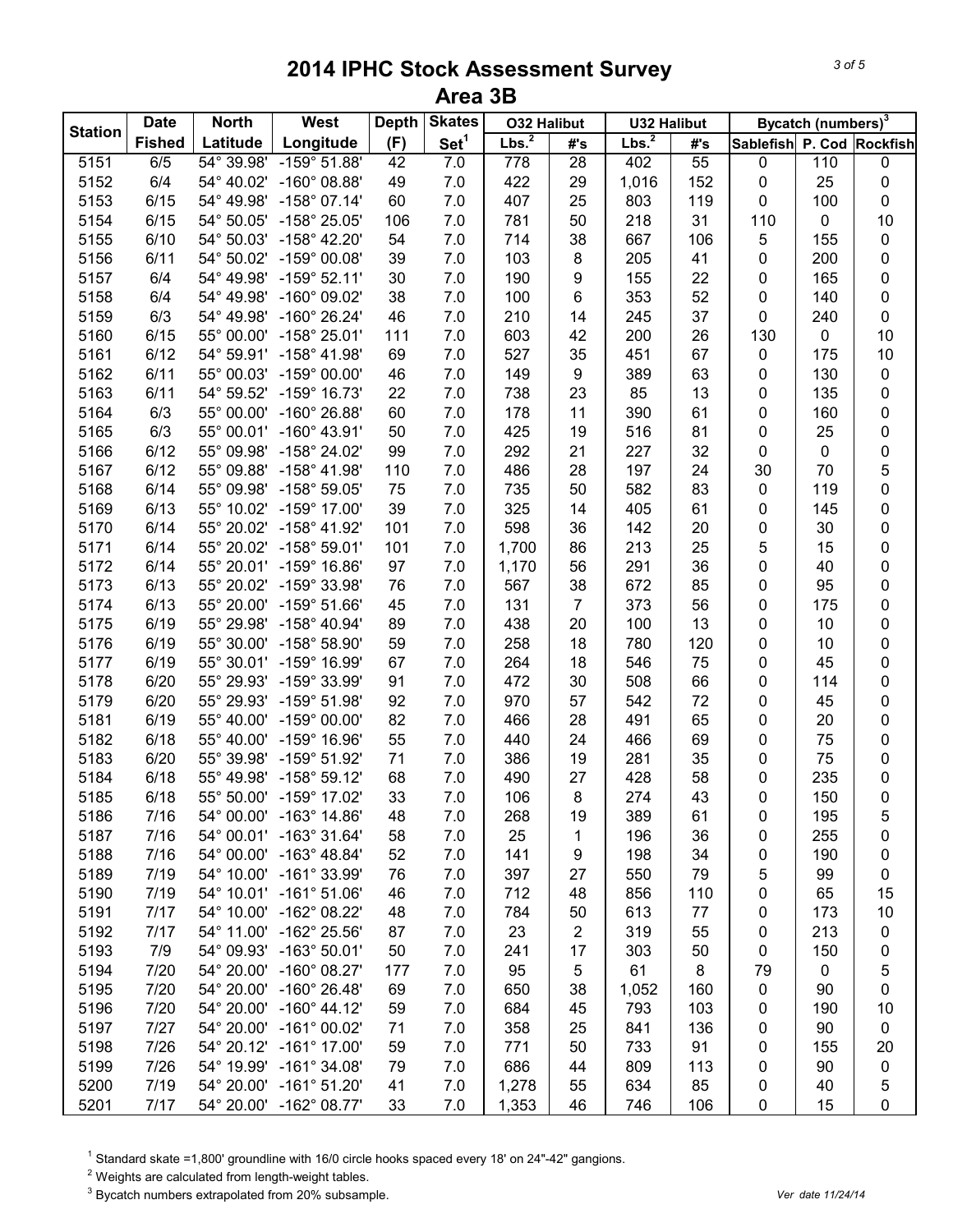| <b>Station</b> | <b>Date</b>   | <b>North</b>                         | West                                               | <b>Depth</b> | <b>Skates</b>    | <b>O32 Halibut</b> |                 | <b>U32 Halibut</b> |                 |           | Bycatch (numbers) <sup>3</sup> |                           |
|----------------|---------------|--------------------------------------|----------------------------------------------------|--------------|------------------|--------------------|-----------------|--------------------|-----------------|-----------|--------------------------------|---------------------------|
|                | <b>Fished</b> | Latitude                             | Longitude                                          | (F)          | Set <sup>1</sup> | Lbs. <sup>2</sup>  | #'s             | Lbs. <sup>2</sup>  | #'s             |           |                                | Sablefish P. Cod Rockfish |
| 5202           | 7/14          | $\frac{1}{54^{\circ} 20.00^{\circ}}$ | $-163^\circ 16.67'$                                | 29           | 7.0              | 454                | $\overline{23}$ | 114                | $\overline{14}$ | 0         | 105                            | $\overline{0}$            |
| 5203           | 7/9           | 54° 20.00'                           | -163° 33.98'                                       | 62           | 7.0              | 195                | 15              | 588                | 86              | 0         | 75                             | 0                         |
| 5204           | 7/9           | 54° 19.97'                           | -163° 50.99'                                       | 63           | $7.0$            | 225                | 15              | 614                | 86              | 0         | 30                             | 0                         |
| 5205           | 7/15          | 54° 20.00'                           | $-164^{\circ}$ 09.00'                              | 52           | $7.0$            | 359                | 18              | 563                | 81              | 0         | 105                            | 0                         |
| 5206           | 7/28          | 54° 30.00'                           | $-160^{\circ}$ 26.00'                              | 82           | $7.0$            | 397                | 26              | 647                | 84              | 5         | 35                             | $\pmb{0}$                 |
| 5207           | 7/27          | 54° 30.00'                           | $-160^{\circ}$ 42.96'                              | 78           | $7.0$            | 45                 | 3               | 25                 | 4               | 0         | 15                             | $\pmb{0}$                 |
| 5208           | 7/27          | 54° 30.00'                           | $-160^{\circ}$ 59.88'                              | 73           | $7.0$            | 535                | 30              | 297                | 39              | 0         | 10                             | $\pmb{0}$                 |
| 5209           | 7/26          | 54° 29.99'                           | $-161^{\circ}$ 18.41'                              | 64           | $7.0$            | 672                | 42              | 658                | 103             | $\pmb{0}$ | 40                             | $\pmb{0}$                 |
| 5210           | 7/25          | 54° 30.00'                           | $-161^{\circ}$ 35.28'                              | 38           | $7.0$            | 833                | 46              | 1,143              | 170             | $\pmb{0}$ | 5                              | $\pmb{0}$                 |
| 5211           | 7/18          | 54° 30.00'                           | $-161^{\circ}$ 52.18'                              | 78           | 7.0              | 224                | 15              | 172                | 22              | 0         | 5                              | $\pmb{0}$                 |
| 5212           | 7/18          | 54° 30.00'                           | -162° 09.20'                                       | 79           | 7.0              | 615                | 39              | 468                | 60              | 0         | 130                            | $\pmb{0}$                 |
| 5213           | 7/18          | 54° 30.00'                           | -162° 26.57'                                       | 81           | 7.0              | 422                | 27              | 403                | 54              | 0         | 140                            | $\pmb{0}$                 |
| 5214           | 7/14          | 54° 30.01'                           | $-163^{\circ}$ 18.07'                              | 42           | 7.0              | 814                | 45              | 686                | 96              | 0         | 75                             | $\pmb{0}$                 |
| 5215           | 7/14          | 54° 30.00'                           | $-163^{\circ}$ 34.75'                              | 53           | 7.0              | 311                | 23              | 567                | 85              | 0         | 40                             | $\pmb{0}$                 |
| 5216           | 7/15          | 54° 30.00'                           | $-163^{\circ}$ 52.66'                              | 52           | 7.0              | 440                | 30              | 639                | 90              | 0         | 30                             | $\pmb{0}$                 |
| 5217           | 7/15          | 54° 30.00'                           | $-164^{\circ}$ 09.76'                              | 55           | 7.0              | 216                | 17              | 612                | 90              | 0         | 80                             | $\pmb{0}$                 |
| 5218           | 7/28          | 54° 40.00'                           | $-160^{\circ} 26.20'$                              | 56           | $7.0$            | 922                | 49              | 763                | 112             | 0         | 100                            | $\pmb{0}$                 |
| 5219           | 7/28          | 54° 39.98'                           | $-160^{\circ}$ 43.14'                              | 53           | $7.0$            | 732                | 43              | 1,114              | 169             | 0         | 10                             | 0                         |
| 5220           | 7/29          | 54° 40.00'                           | $-161^{\circ}$ 00.84'                              | 52           | $7.0$            | 503                | 33              | 1,248              | 178             | 0         | 75                             | 0                         |
| 5221           | 7/24          | 54° 40.00'                           | $-161^{\circ}$ 18.04'                              | 78           | $7.0$            | 307                | 19              | 592                | 83              | 0         | 0                              | $\pmb{0}$                 |
| 5222           | 7/25          | 54° 39.62'                           | $-161^{\circ}$ 35.01'                              | 36           | 7.0              | 847                | 38              | 790                | 108             | 0         | 0                              | 5                         |
| 5223           | 7/25          | 54° 39.99'                           | $-161^{\circ}$ 53.01'                              | 41           | $7.0\,$          | 745                | 37              | 421                | 60              | 0         | 160                            | 15                        |
| 5224           | 7/13          | 54° 40.00'                           | $-162^{\circ}$ 44.05'                              | 46           | $7.0\,$          | 255                | 19              | 473                | 74              | 0         | 60                             | $\pmb{0}$                 |
| 5225           | 7/29          | 54° 50.00'                           | $-160^{\circ}$ 44.37'                              | 57           | $7.0\,$          | 641                | 42              | 736                | 109             | $\pmb{0}$ | 55                             | $\pmb{0}$                 |
| 5226           | 7/29          | 54° 50.00'                           | $-161^{\circ}$ 01.44'                              | 59           | $7.0\,$          | 123                | $\bf 8$         | 360                | 49              | $\pmb{0}$ | 10                             | $\pmb{0}$                 |
| 5227           | $7/24$        | 54° 49.94'                           | $-161^{\circ}$ 17.55'                              | 57           | $7.0$            | 342                | 22              | 422                | 63              | 0         | 50                             | $\pmb{0}$                 |
| 5228           | $7/24$        | 54° 50.00'                           | $-161^{\circ}36.02'$                               | 42           | 7.0              | 791                | 31              | 313                | 44              | 0         | 45                             | $\pmb{0}$                 |
| 5229           | 7/13          | 54° 49.98'                           | $-162^{\circ}$ 44.90'                              | 28           | 7.0              | 875                | 44              | 342                | 45              | 0         | 119                            | $\pmb{0}$                 |
| 5230           | 7/13          | 54° 49.98'                           | $-163^{\circ}$ 02.44'                              | 43           | 7.0              | 832                | 49              | 326                | 45              | 0         | 180                            | $\pmb{0}$                 |
| 5231           | 7/30          |                                      | $-161^{\circ}$ 01.00'                              | 56           |                  | 534                |                 | 516                | 72              | 0         |                                |                           |
|                |               | 55° 00.00'                           |                                                    |              | 7.0              |                    | 28              |                    |                 |           | 20                             | $\pmb{0}$                 |
| 5232           | 7/30          |                                      | 55° 00.02' -161° 19.00'                            | 45           | 7.0              | 1,024              | 45              | 530                | 72              | 0<br>0    | 55                             | $\pmb{0}$                 |
| 5233           | 7/30          | 55° 10.00'                           | $-161^{\circ}$ 01.74'                              | 54           | 7.0              | 974                | 48              | 436                | 59              |           | 164                            | $\pmb{0}$                 |
| 5234           | 7/4           |                                      | 55° 20.37' -156° 04.71'<br>55° 19.98' -156° 20.95' | 131          | 7.0              | 957                | 61              | 135                | 15              | 160       | 0                              | $\pmb{0}$                 |
| 5235           | 7/4           |                                      |                                                    | 94           | $7.0$            | 415                | 29              | 340                | 47              | 45        | 110                            | 20                        |
| 5236           | 6/15          | 55° 30.15'                           | $-155^{\circ}$ 45.03'                              | 117          | 7.0              | 107                | 6               | 153                | 25              | 15        | 45                             | 30                        |
| 5237           | 6/15          | 55° 30.06'                           | $-156^{\circ}$ 02.85'                              | 111          | 7.0              | 119                | 8               | 377                | 60              | 15        | 80                             | $\pmb{0}$                 |
| 5238           | 6/23          |                                      | 55° 29.97' -156° 19.95'                            | 117          | 7.0              | 538                | 33              | 270                | 42              | 55        | 45                             | 15                        |
| 5239           | 6/14          |                                      | 55° 39.95' -155° 26.22'                            | 99           | 7.0              | 144                | 9               | 195                | 31              | 15        | 45                             | 15                        |
| 5240           | 6/14          |                                      | 55° 39.98' -155° 44.25'                            | 68           | 7.0              | 262                | 17              | 480                | 63              | $\pmb{0}$ | 203                            | $\pmb{0}$                 |
| 5241           | 6/15          |                                      | 55° 39.89' -156° 02.00'                            | 128          | 7.0              | 524                | 36              | 163                | 21              | 115       | 45                             | 0                         |
| 5242           | 6/22          |                                      | 55° 39.86' -156° 19.75'                            | 138          | 7.0              | 582                | 34              | 143                | 17              | 100       | 10                             | 0                         |
| 5243           | 6/22          | 55° 40.00'                           | $-156^{\circ}$ 37.14'                              | 131          | 7.0              | 155                | 9               | 98                 | 13              | 20        | 15                             | 0                         |
| 5244           | 6/12          |                                      | 55° 50.02' -155° 07.40'                            | 63           | 7.0              | 586                | 39              | 736                | 115             | 0         | 15                             | 0                         |
| 5245           | 6/14          | 55° 49.77'                           | $-155^{\circ}$ 24.93'                              | 26           | 7.0              | 53                 | 3               | 272                | 41              | 0         | 224                            | 0                         |
| 5246           | 6/21          | 55° 49.95'                           | $-156^{\circ}$ 00.75'                              | 56           | 7.0              | 1,222              | 77              | 890                | 141             | 0         | 40                             | 0                         |
| 5247           | 6/22          |                                      | 55° 50.01' -156° 19.34'                            | 131          | 7.0              | 70                 | 5               | 110                | 15              | 25        | 0                              | 5                         |
| 5248           | 7/10          |                                      | 55° 50.05' -156° 36.15'                            | 122          | 7.0              | 451                | 32              | 261                | 33              | 60        | 25                             | 5                         |
| 5249           | 7/10          |                                      | 55° 50.00' -156° 54.24'                            | 71           | 7.0              | 332                | 22              | 380                | 62              | 0         | 135                            | 0                         |
| 5250           | 6/21          |                                      | 55° 59.97' -155° 42.54'                            | 24           | 7.0              | 366                | 20              | 645                | 100             | 0         | 160                            | 0                         |
| 5251           | 6/21          |                                      | 55° 59.89' -156° 00.13'                            | 44           | 7.0              | 481                | 29              | 721                | 112             | 0         | 160                            | 0                         |

<sup>1</sup> Standard skate =1,800' groundline with 16/0 circle hooks spaced every 18' on 24"-42" gangions.

Weights are calculated from length-weight tables.